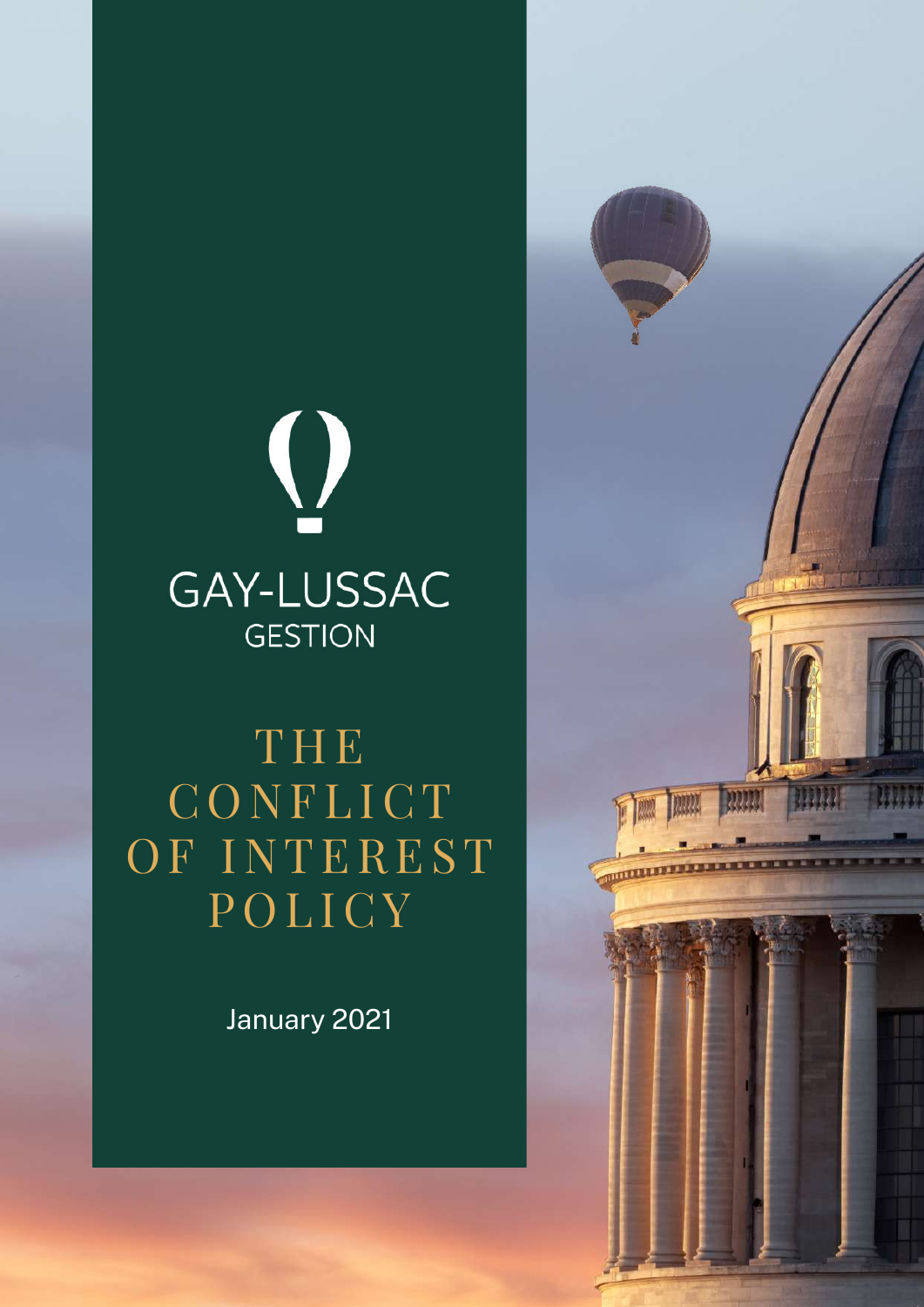## SUMMARY OF THE CONFLICT OF INTEREST POLICY. Gay Lussac Gestion

Gay-Lussac Gestion (hereafter "GLG") is a portfolio management company approved by the Autorité des Marchés Financiers (AMF) under number GP-95-00

Gay-Lussac Gestion offers the following services:

- Management of UCITS within the meaning of Directive n°2009/65/CE (UCITS Directive) ;
- Management of FIAs within the meaning of Directive n°2011/61/EU (AIFM Directive);
- Portfolio management on behalf of third parties within the meaning of Directive 2004/39/EC (MiFID Directive);
- Marketing of UCITS/FIA managed by another manager; and
- Arbitration mandates in the context of unit-linked life insurance contracts.

## Authorized instruments are limited to the following:

- Instruments traded on a regulated or organized market (listed financial instruments, negotiable debt securities, etc.);
- European UCITS and FIAs open to non-professional clients; and
- Financial contracts and financial securities with a financial contract, when simple.

GLG is a company established in France, which also offers its services in Europe through the free movement of services, and in Belgium through its Brussels branch.

To offer these services, GLG may use the services of third parties.

GLG has set up and maintains a policy for the prevention and management of conflicts of interest. This policy has been adapted in view of the size, organization, nature, importance and complexity of GLG's business. Its purpose is to ensure that GLG complies with good professional practices and conducts its business in an honest, fair and professional manner, with the primacy of its clients' interests.

## Conflicts of interest notion:

It is possible that a conflict of interest may arise in the course of GLG's services to its clients. A conflict of interest arises when GLG, the Group, one of its employees and/or one or more of its clients are involved in multiple interests, one of which may affect the motivation to act on the others.

The main categories of potential conflicts of interest are as follows:

- (i) Conflicts between the interests of two clients;
- (ii) Conflicts between the interests of GLG and those of its clients ;
- (iii) Conflicts between the interests of the group to which GLG belongs and those of its clients;
- (iv) Conflicts between the interests of GLG's employees and those of its clients
- (v) Conflicts between the interests of the Group and its collaborators.

A conflict of interest may arise in connection with the services offered if GLG, the managers and/or employees of GLG or any other entity of the group to which GLG belongs or any person related to GLG

- :
- (i) Could realize a gain or avoid a loss at the expense of a client;
- (ii) Has an interest in the outcome of a service or transaction performed for or on behalf of a client over that is separate from the interest of the client;
- (iii) Has a financial or non-financial interest in advancing the interests of one client or group of clients over the interests of other clients ;
- (iv) Engages in activities similar to those of a client ;
- (v) Receives or provides financial or non-financial benefits from or to a third party that would be different from normal commissions and salaries.